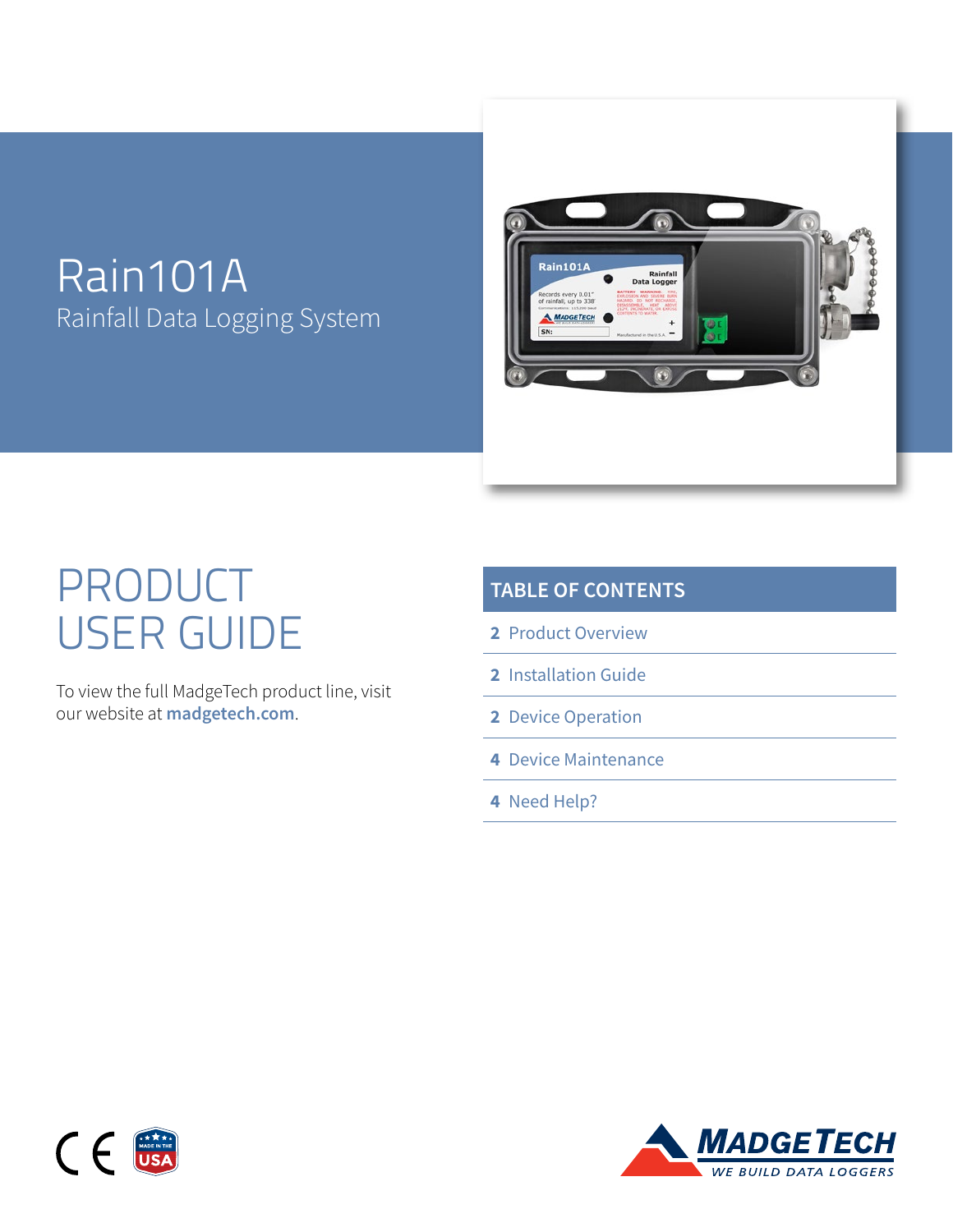# <span id="page-1-0"></span>PRODUCT USER GUIDE

## Product Overview

The Rain101A is a complete system to accurately measure and record rainfall over long periods of time. It comes complete with an Event101A data logger, weatherproof enclosure, tipping bucket rain gauge, 50 feet of cable and the IFC200 interface cable and software package.

### Installation Guide

#### **Installing the Interface Cable**

IFC200 — Insert the device into a USB port. The drivers will install automatically.

#### **Installing the Software**

The Software can be downloaded from the MadgeTech website at **[madgetech.com](https://www.madgetech.com)**. Follow the instructions provided in the Installation Wizard.

#### **Selecting a Location**

It is necessary to shield the gage from the wind to obtain an accurate measurement of precipitation. The following should be taken into consideration with placing the Rain101A:

- Trees, bushes, and shrubbery provide natural shields from the wind. If natural protection is unavailable, a wind shield should be constructed.
- The gage must be clear of obstruction or surfaces that could splash water into the orifice.
- The gage should be located in the center of a circle clear of obstructions.
- In locations where heavy snowfall occurs, the gage should be mounted on a tower high above the average snow level. *Note: This unit does not measure snowfall, this is a precaution to avoid burial.*
- A stable, level mounting platform is required to attach the rain gage.

### **Installation of the Rain101A**

When installing the Wind101A, refer to the following:

- 1. Remove the funnel from the top of the gage and remove all packing material from it.
- 2. Verify that the bucket moves freely on its pivot.
- 3. The gage must be level to operate properly. Use a carpenter's level to check that the gage is level in all directions. Washers can be used under the feet as shims.
- 4. Attach it to the mounting platform with .25 inch bolts (3 locations on a 9.5 inch bolt hole circle).
- 5. Run the 50 feet of provided cable to the location where the data logger will be mounted, securing it roughly every 2 feet. There are 4 mounting holes (0.2 inch diameter spaced 2.5 inch square) on the water-resistant enclosure.

#### **Ordering Information**

- 901377-00 Rain101A
- 900352-00 LTC-7PN (Replacement Battery)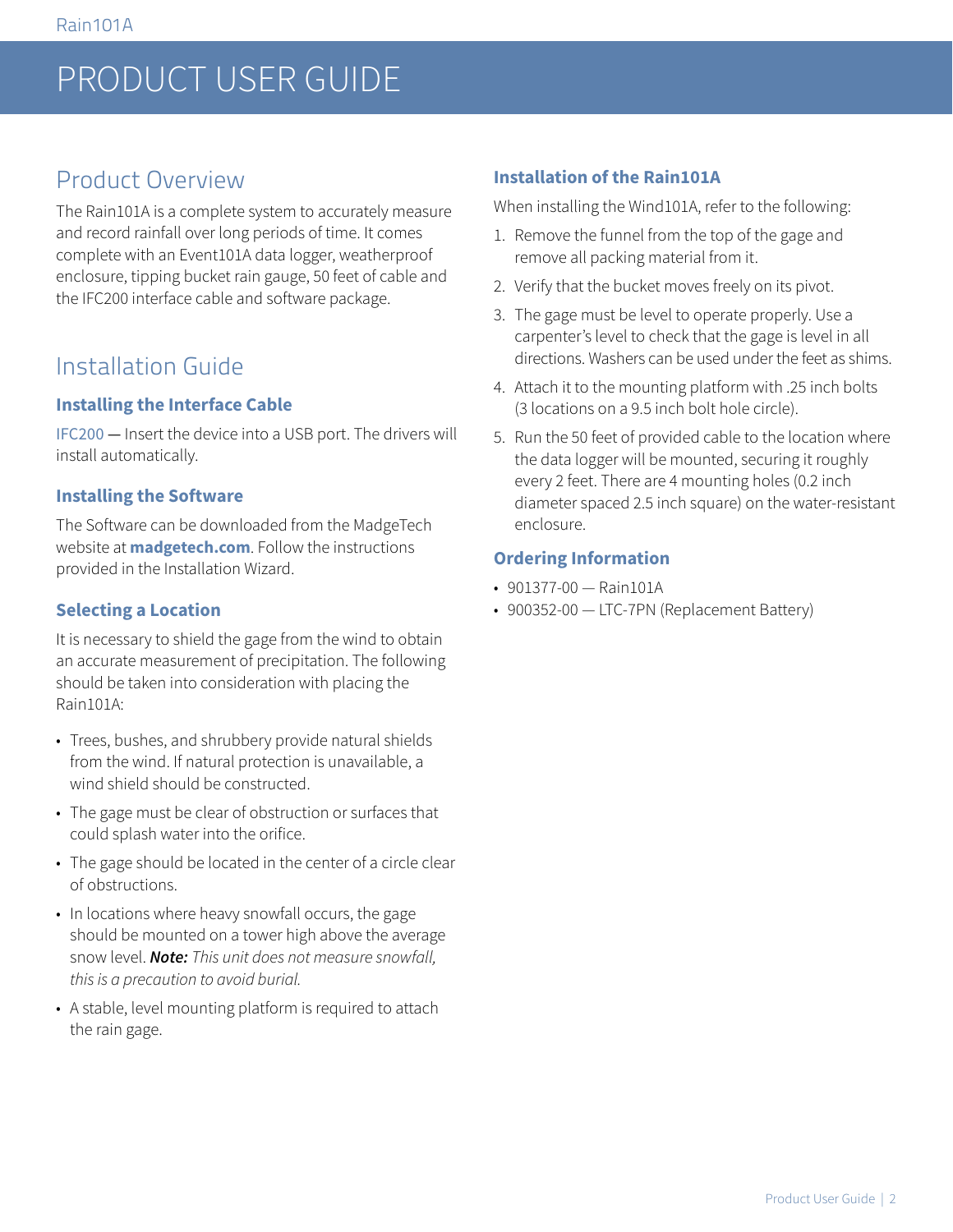# PRODUCT USER GUIDE

# Device Operation

#### **Connecting and Starting the Data Logger**

- 1. Once the software is installed and running, plug the interface cable into the data logger.
- 2. Connect the USB end of the interface cable into an open USB port on the computer.
- 3. The device will appear in the Connected Devices list, highlight the desired data logger.
- 4. For most applications, select **Custom Start** from the menu bar and choose the desired start method, reading rate and other parameters appropriate for the data logging application and click **Start**. *(Quick Start applies the most recent custom start options, Batch Start is used for managing multiple loggers at once, Real Time Start stores the dataset as it records while connected to the logger.)*
- 5. The status of the device will change to **Running**, **Waiting to Start** or **Waiting to Manual Start**, depending upon your start method.
- 6. Disconnect the data logger from the interface cable and place it in the environment to measure.

*Note: The device will stop recording data when the end of memory is reached or the device is stopped. At this point the device cannot be restarted until it has been re-armed by the computer.*

### **Downloading Data from a Data Logger**

- 1. Connect the logger to the interface cable.
- 2. Highlight the data logger in the Connected Devices list. Click **Stop** on the menu bar.
- 3. Once the data logger is stopped, with the logger highlighted, click **Download**. You will be prompted to name your report.
- 4. Downloading will offload and save all the recorded data to the PC.

#### **LED Indicators**



**Status:** Green LED blinks every 5 seconds to indicate the device is logging.

**Alarm:** Red LED blinks every 1 second to indicate an alarm condition is set.

#### **Multiple Start/Stop Mode Activation**

- **• To start device:** Press and hold the pushbutton for 5 seconds, the green LED will flash during this time. The device has started logging.
- **• To stop the device:** Press and hold the pushbutton for 5 seconds, the red LED will flash during this time. The device has stopped logging.

#### **Set Password**

To password protect the device so that others cannot start, stop or reset the device;

- 1. In the **Connected Devices** panel, click the device desired.
- 2. On the **Device** Tab, in the **Information** Group, click **Properties**. Or, right-click the device and select **Properties** in the context menu.
- 3. On the **General** Tab, click **Set Password**.
- 4. Enter and confirm the password in the box that appears, then select **OK**.